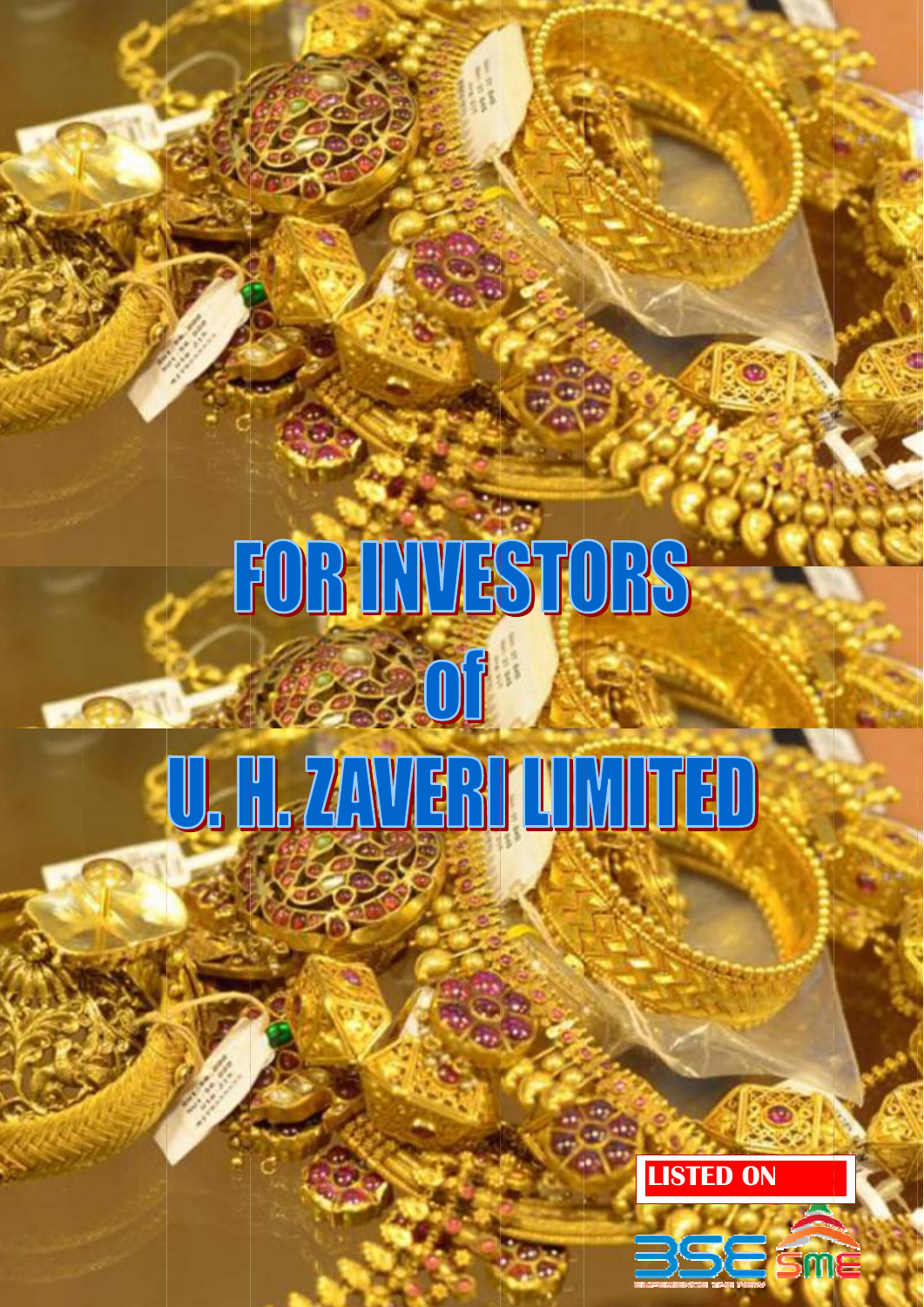

### **U.H. Zaveri Limited**

CIN No. U74999GJ2017PLC098848

#### **ABOUT THE COMPANY**

**The Promoter of our company U. H. Zaveri Limited is in the business of Gold and Silver Ornaments since "last 20" years through their Proprietary Firm "M/s. Zaveri" owned by Mr. Hitesh M. Shah, Promoter of the company. With a bigger vision of expansion and growth, the promoters have incorporated company viz. U. H. Zaveri Limited and carried out its original business under the brand name of the company.**

**Our company mainly sells gold jewellery and marginal percentage of our revenue is earned through silver jewellery and other utensils. Our company manufacture its jewellery Products through jobworkers. The jewellery sold by us is either designed in house or through 3‐D jewellery designers team.**





#### **REGISTERED OFFICE**

**GF/2, Manish Complex, Indrajit Tenaments, Opp. Diamond Mill, Nikol Road, Ahmedabad – 382350, Gujarat, India** 

**Tel: +91 079 – 22703991, 22703992;**

**Email‐ uhzl.compliance@gmail.com**

**Website‐ www.uhzaveri.com** 

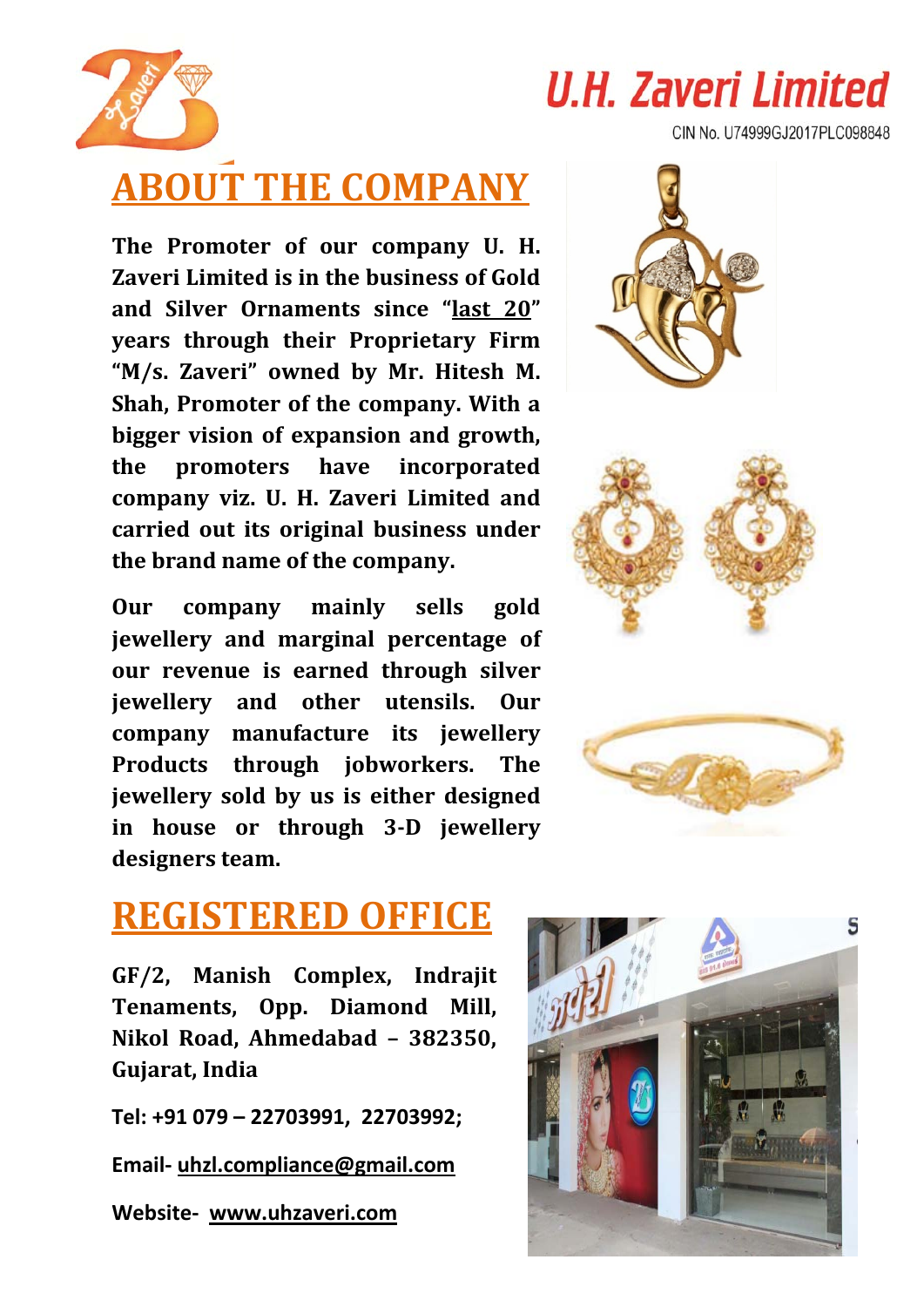



#### **OUR WORK PLACE**

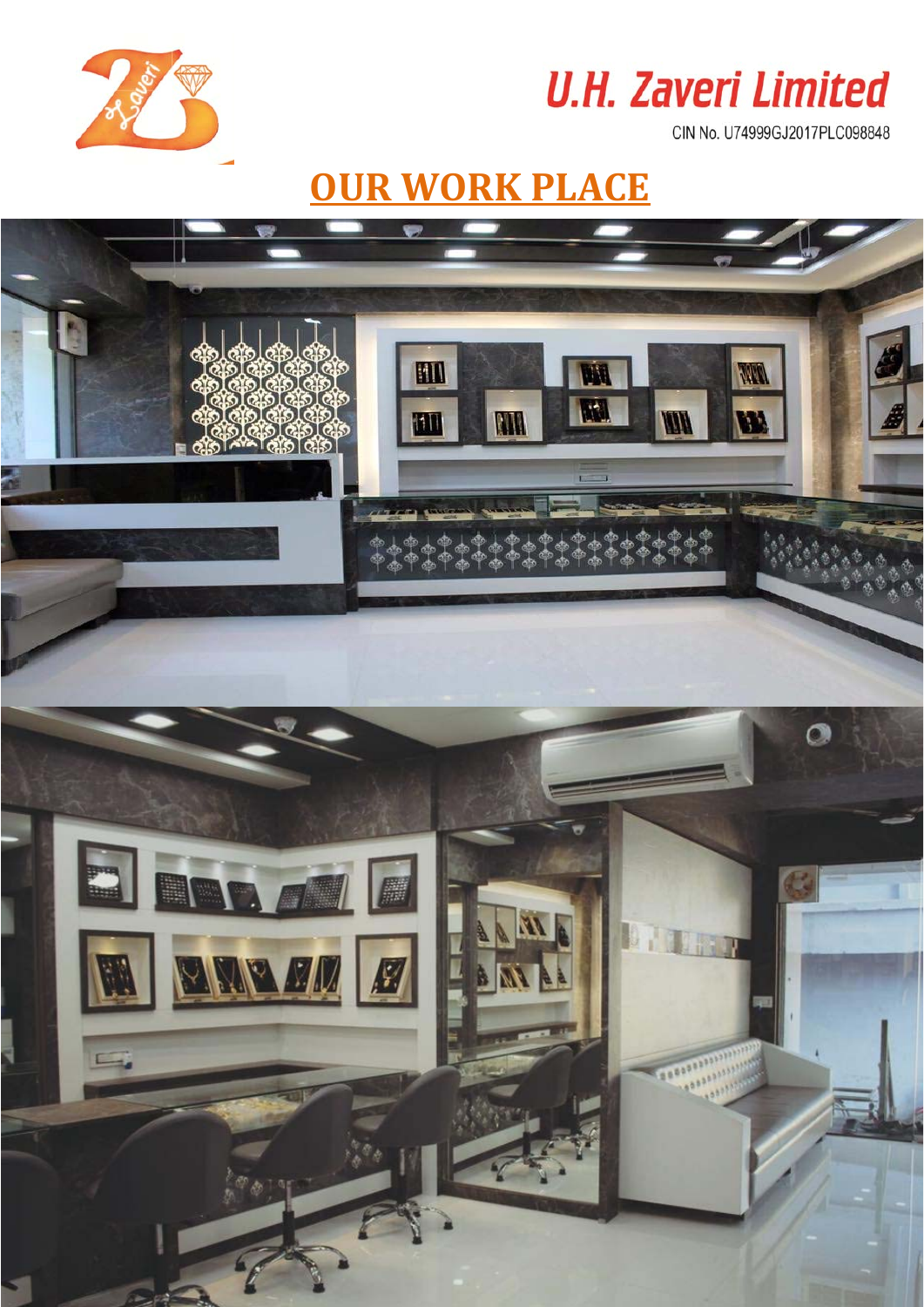



#### **OUR PROMOTERS**



**Mr. Hitesh M. Shah aged 40 years is the Managing Director and Promoter of our company. He was cordially associated as Gold Valuer with Karnavati Co‐Operative Bank for more than 1 year and with ICICI Bank for more than 2 years and has maintained good reputation amongst the businessmen of local gold Industry.**

**Mr. Mahendrakumar H. Shah, aged 63 years is an Executive Director and Promoter of our company. He is Reputed Retired bank Manager of Union Bank of India. He had served for more than 37 years at Union Bank of India with his vast managerial and consulting experience. After his retirement he looks after the business development and management of the company**





**Mrs. Sunitaben H. Shah aged 38 years is a Non‐Executive Director and Promoter of our Company. She joined the company since inception. She looks after the designing department of the Company. She has 8 years of experience.**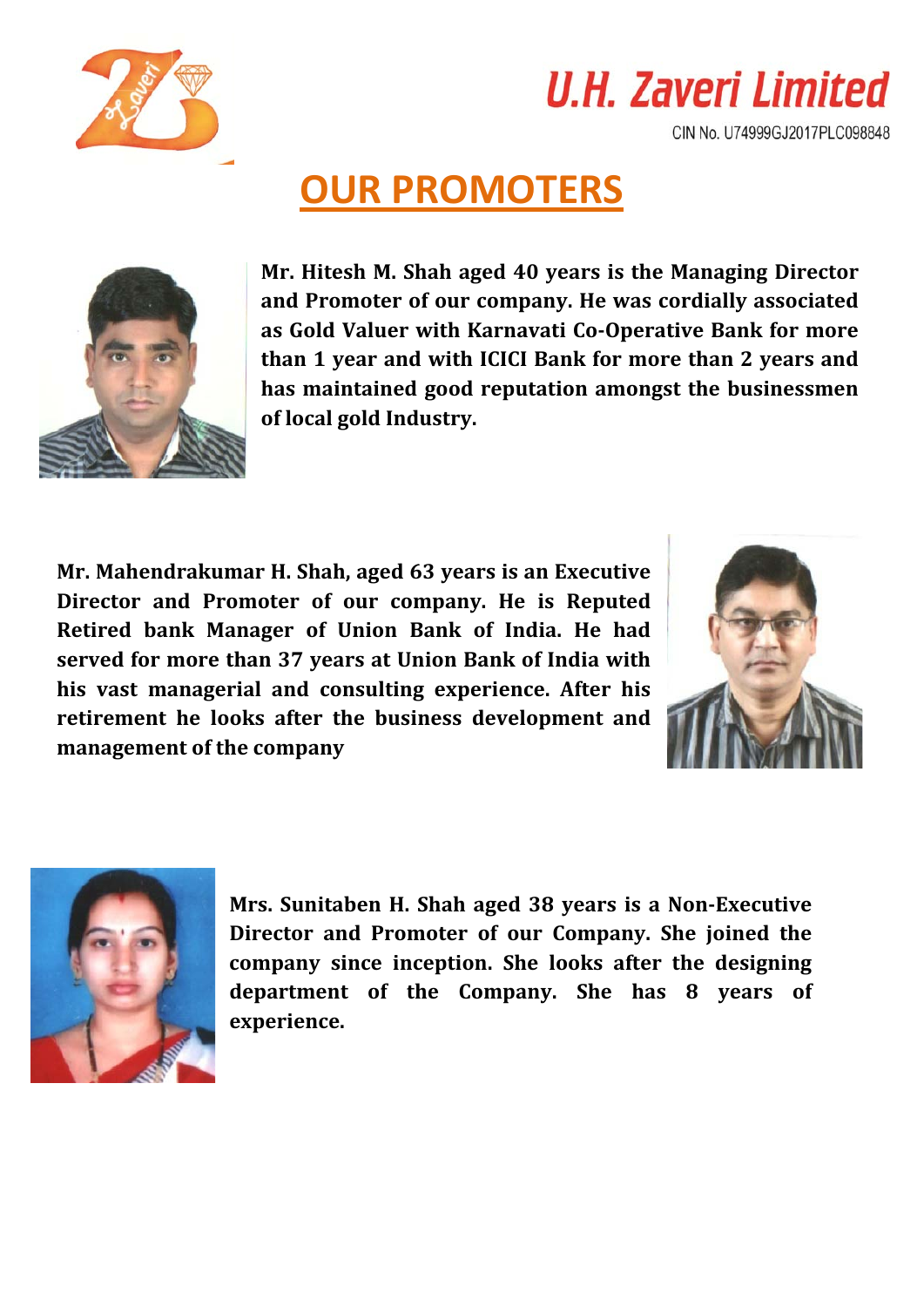



#### **OUR PRODUCTS**

**We seek to provide our clientele with a wide collection of jewellery that includes items for special occasions ranging from celebrations to everyday wear. Our portfolio of products includes gold and silver jewellery with or without studded precious and semi‐precious stones with large range of earrings, neckpieces, armlets, bangles, anklets, bracelets, pendant sets, rings, nose studs, Chain and many more. We sell our jewellery from our only retail showroom located in Nikol Road, Ahmedabad.**

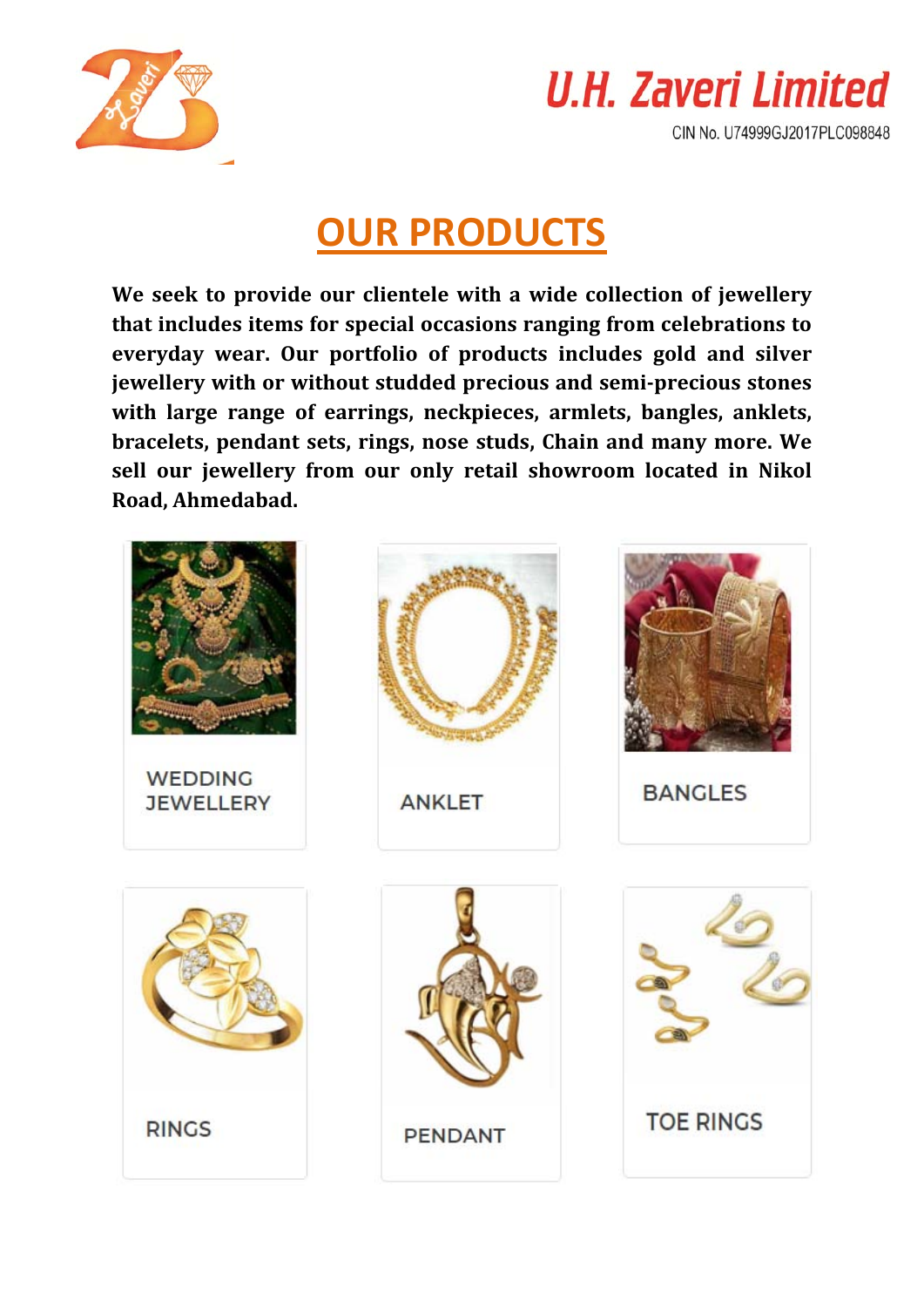



#### **OUR BUSINESS OPERATION**

**Our products are manufactured on job work basis from third parties located at Ahmedabad. We outsource the manufacturing based on the basis of management estimation, order received from our customers, past consumption and future estimation. The jewelleries are designed either in house or through 3‐D jewellery designer or by third party designers. We procure our raw materials from domestic market and provide the same to the job workers who meet the quality standards set by our Company. The process flow is as under:**



#### **OUR COMPETITIVE STRENGHTS**

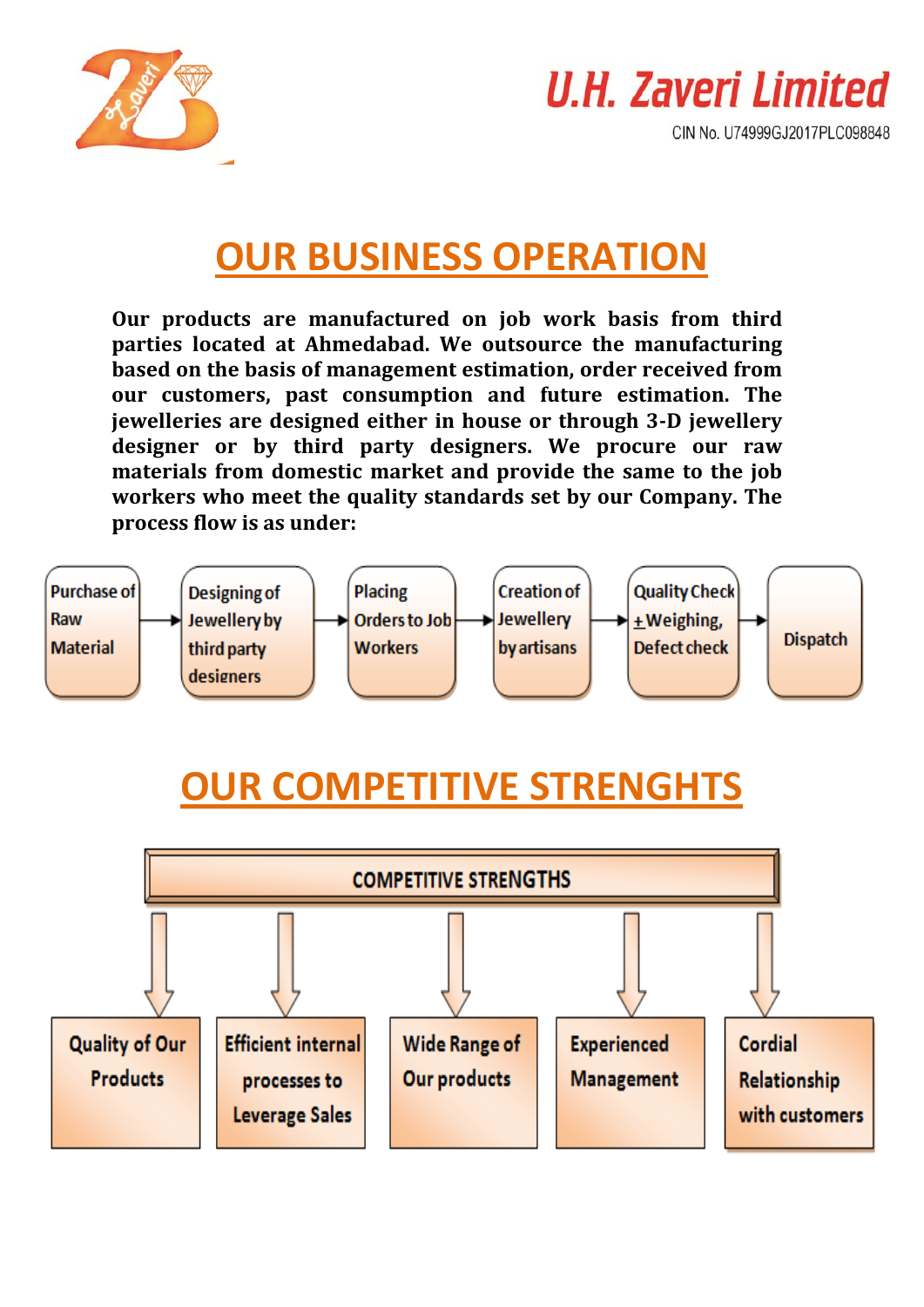

### **U.H. Zaveri Limited**

CIN No. U74999GJ2017PLC098848

#### **COMPANY STATES**

- **The company has come up with the Initial Public offer of Rs. 799.20 Lacs to meet their Working capital requirements by issuing 22,20,000 equity share of face value of Rs. 10/‐ each** at price of Rs. 36/- (including premium of Rs. 26/-).
- **The registered office of the company situated at "GF/2, Manish Complex, Indrajit Tenaments, Opp‐Diamond Mill, Nikol Road Ahmedabad‐382350, Gujarat" is being owned by the Promoter of the company.**
- **The Promoters of the company have rich experience in the field of gold ornaments business and also have Brand image and reputation in the Local jewellery Market since last 20 years.**
- **The company designs its jewellery in house through expertise management team and employees.**
- **The company thanks all the investors, supporters and well‐ wisher for their continuous support, trust and patience in our company. The company will utilize the Public issue Proceeds for the Growth and Expansion which will result into the wealth creation of all the investors who have put trust in the company.**
- **For any negative rumors in Market, we request the investors to avoid it and keep their trust and patience in our company.**
- **The company has complied all the regulations and provisions while listing its equity shares on stock exchange Platform.**
- **The company is very sincere about their business and assures the investors that their money is in safe hands.**